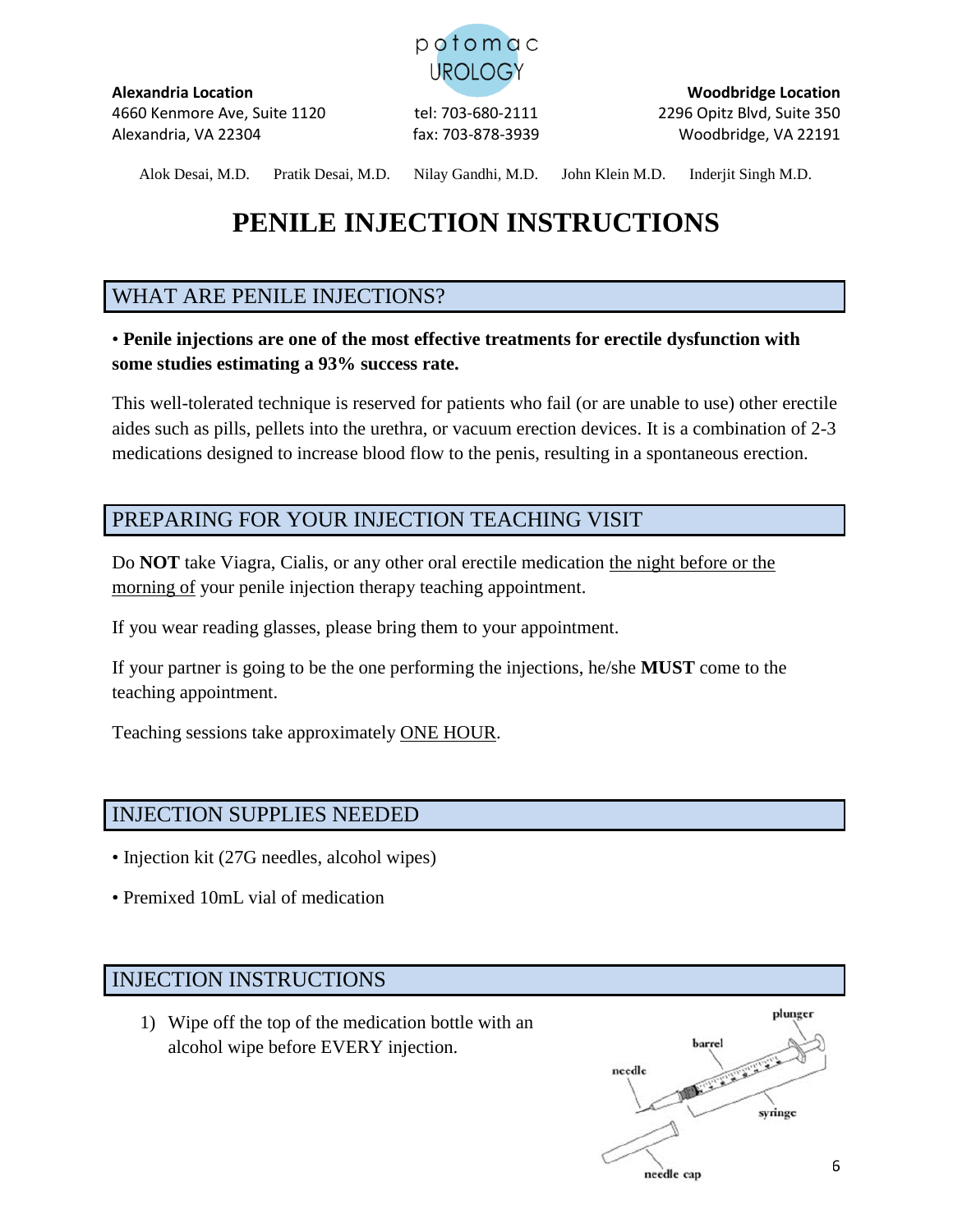

4660 Kenmore Ave, Suite 1120 tel: 703-680-2111 2296 Opitz Blvd, Suite 350 Alexandria, VA 22304 fax: 703-878-3939 Woodbridge, VA 22191

**Alexandria Location Woodbridge Location**

Alok Desai, M.D. Pratik Desai, M.D. Nilay Gandhi, M.D. John Klein M.D. Inderjit Singh M.D.

- 2) Remove the syringe from the package. Uncap the needle (most syringes are  $1 \text{ ml} = 100$ units – thus if your hypothetical dose is 10 units, this  $= 0.1$  ml).
- 3) Insert the needle into the medication bottle and withdraw the dosage amount into the syringe.
- 4) Use the alcohol wipe to prep an area on the penis around the 10 or 2 o'clock position in the mid-shaft of the penis (either right or left side).



Remember the top of the penis is 12 o'clock and the bottom is 6 o'clock – **NEVER** inject into these areas.





Top view of penis

- 5) Put the tip of the needle against the skin and then insert it all the way in so the needle is completely buried. Inject the medication dose. Remove the needle and immediately use the alcohol wipe to apply pressure for 2 minutes (helps prevent bleeding and scarring).
- 6) Dispose of the needle properly.

# INJECTION RISKS

### **Risks of Penile Injections**:

- 1) Dizziness a small percent of men will experience light headedness with injection. If you experience this, sit/lie down immediately.
- 2) Penile Curvature The injection sites can scar in some men depending on which medication you are on  $\ll 1-4\%$ ) causing a bend in the penis with erections.
- 3) Pain Most men have minimal to no pain with injection. Depending on the medication, however, rates of pain from the medications themselves (not the needle stick) can occur in up to 15% of men.